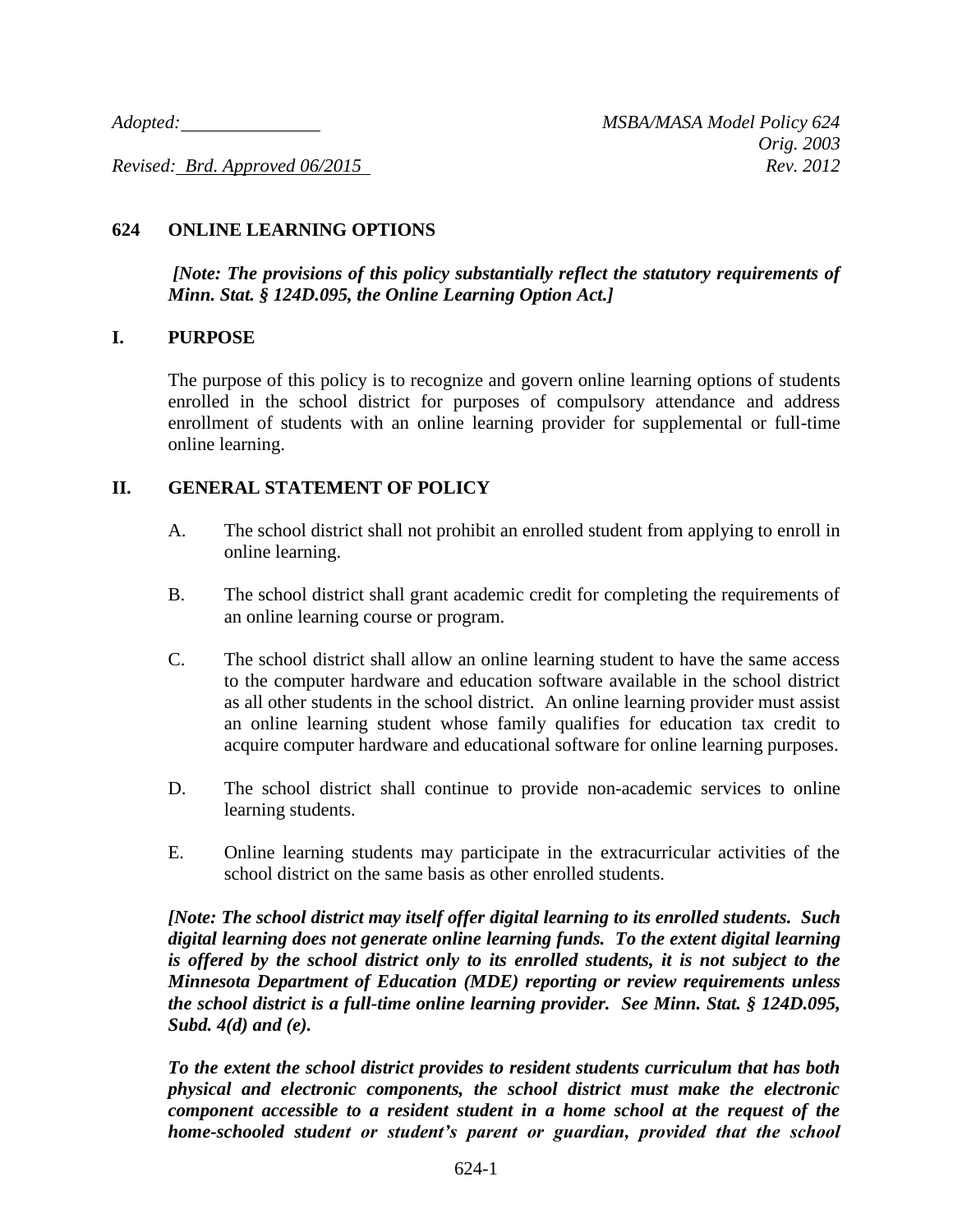*district does not incur more than an incidental cost as a result of providing access electronically. See Minn. Stat. § 123B.42.]*

# **III. DEFINITIONS**

- A. "Blended learning" is a form of digital learning that occurs when a student learns part time in a supervised physical setting and part time through digital delivery of instruction, or a student learns in a supervised physical setting where technology is used as a primary method to deliver instruction.
- B. "Digital learning" is learning facilitated by technology that offers students an element of control over the time, place, path, or pace of their learning and includes blended and online learning.
- C. "Enrolling district" means the school district or charter school in which a student is enrolled under Minn. Stat. § 120A.22, Subd. 4, for purposes of compulsory education.
- D. "Full-time online learning provider" means an enrolling school authorized by the Minnesota Department of Education (MDE) to deliver comprehensive public education at any or all of the elementary, middle, or high school levels.
- E. "Online learning course syllabus" is a written document that an online learning provider transmits to the enrolling school district using a format prescribed by the Commissioner of MDE (Commissioner) to identify the state academic standards embedded in an online learning course, the course content outline, required course assessments, expectations for actual teacher contact time, and other student-toteacher communications, and the academic support available to the online learning student.
- F. "Online learning" is a form of digital learning delivered by an approved online learning provider under Paragraph III.H.
- G. "Online learning student" is a student enrolled in an online learning course or program delivered by an authorized online learning provider.
- H. "Online learning provider" is a school district, an intermediate school district, or an organization of two or more school districts operating under a joint powers agreement, or a charter school located in Minnesota that provides online learning to students and is approved by MDE to provide online learning courses.
- I. "Student" is a Minnesota resident enrolled in a public school, a nonpublic school, church or religious organization, or home school in which a child is provided instruction in compliance with Minn. Stat. §§ 120A.22 and 120A.24.
- J. "Supplemental online learning" means an online learning course taken in place of a course period at a local district school.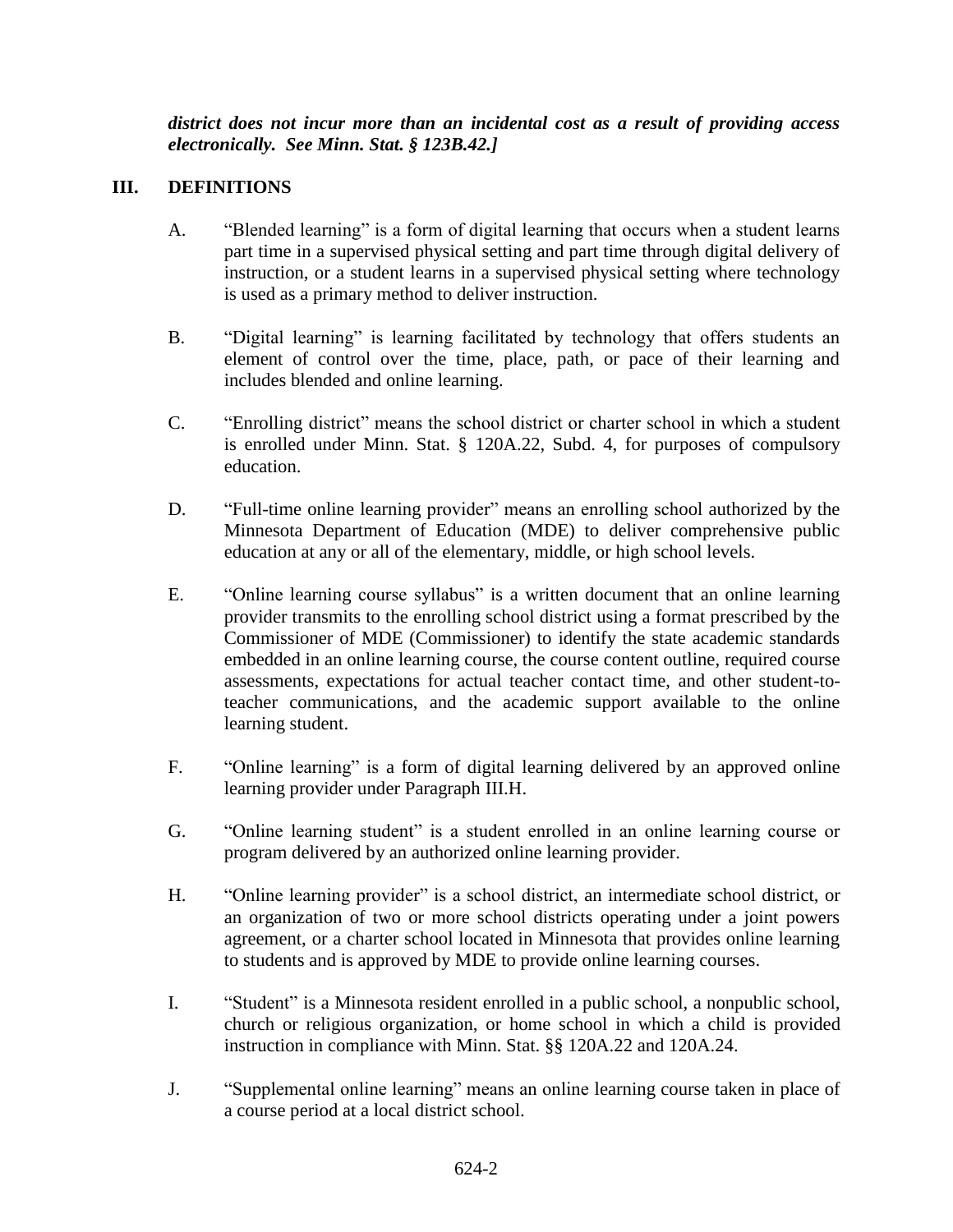# **IV. PROCEDURES**

### A. Dissemination and Receipt of Information

- 1. The school district shall make available information about online learning to all interested people. The school district may utilize the list of approved online learning providers and online learning courses and programs developed, published, and maintained by MDE.
- 2. The school district will receive and maintain information provided to it by online learning providers.
- 3. The online learning provider must report or make available information on an individual student's progress and accumulated credit to the student, the student's parent, and the enrolling district in a manner specified by the Commissioner unless the enrolling district and the online learning provider agree to a different form of notice and notify the Commissioner.
- 4. The enrolling district must designate a contact person to help facilitate and monitor the student's academic progress and accumulated credits toward graduation.

#### B. Student Enrollment

- 1. A student may apply for full-time enrollment in an approved online learning program. The student must have the written consent of a parent or guardian to do so if the student is under eighteen (18) years of age.
- 2. The student and the student's parents must submit an application to the online learning provider and identify the student's reason for enrolling. An online learning provider that accepts a student under this section must notify the student and the enrolling district in writing within ten days if the enrolling district is not the online learning provider. The student and the student's parent must notify the online learning provider of the student's intent to enroll in online learning within ten days of being accepted, at which time the student and the student's parent must sign a statement indicating that they have reviewed the online course or program and understand the expectations of enrolling in online learning. The online learning provider must use a form provided by MDE to notify the enrolling district of the student's application to enroll in online learning.
- 3. The supplemental online learning notice to the enrolling district when a student applies to the online learning provider will include the courses or program, credits to be awarded, and the start date of the online learning course or program. An online learning provider must make available the supplemental online learning course syllabus to the enrolling district. Within 15 days after the online learning provider makes information in this paragraph available to the enrolling district, the enrolling district must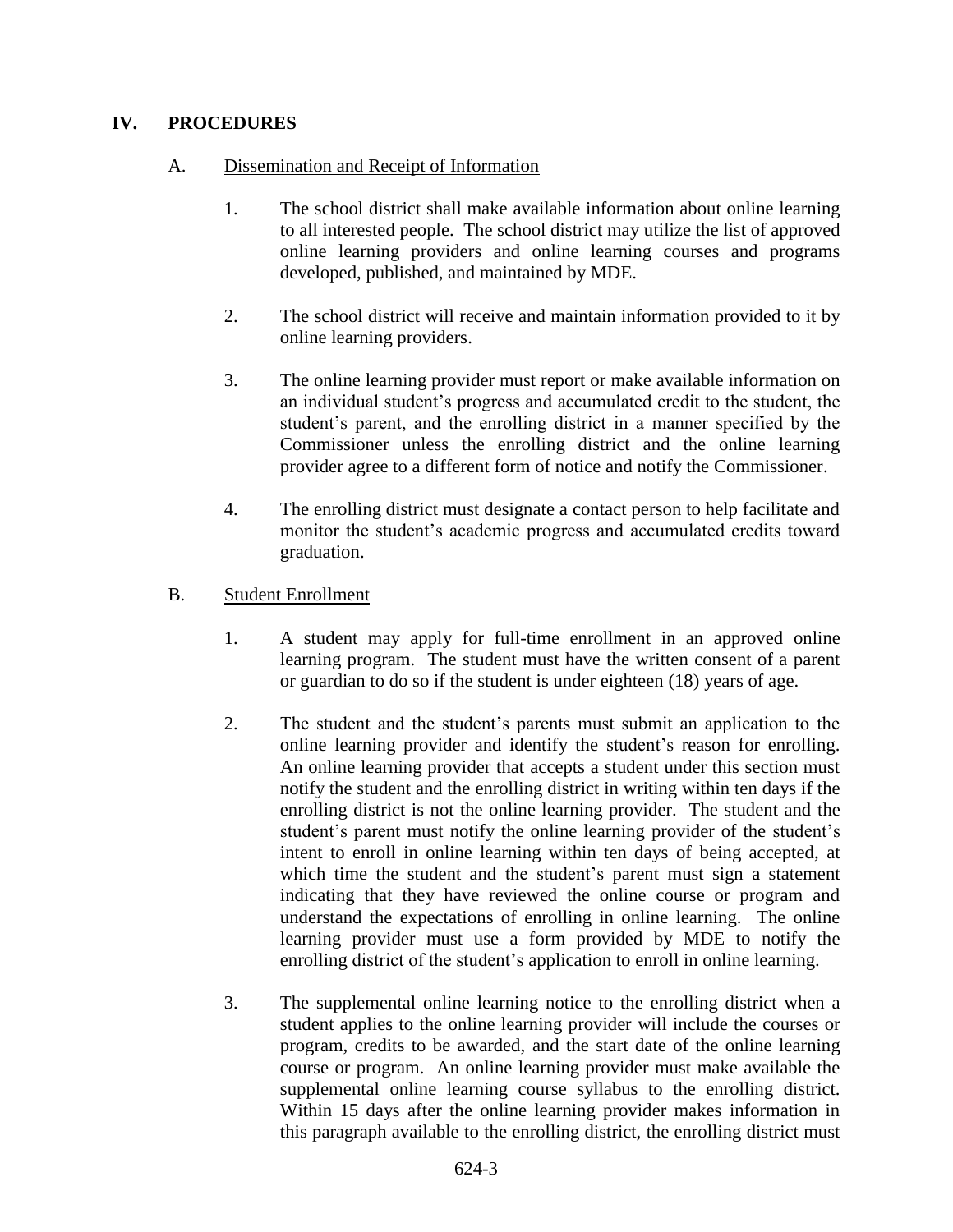notify the online learning provider whether the student, the student's parent, and the enrolling district agree or disagree that the course meets the enrolling district's graduation requirements. A student may enroll in a supplemental online learning course up to the midpoint of the school district's term. The school district may waive this requirement for special circumstances with the agreement of the online learning provider.

- 4. An online learning course or program that meets or exceeds a graduation standard or the grade progression requirement of the enrolling district as described in the provider's online learning course syllabus meets the corresponding graduation requirements applicable to the student in the enrolling district. If the enrolling district does not agree that the course or program meets its graduation requirements, then the enrolling district must make available an explanation of its decision to the student, the student's parent, and the online learning provider; and the online learning provider may make available a response to the enrolling district, showing how the course or program meets the graduation requirements of the enrolling district.
- 5. An online learning student may enroll in supplemental online learning courses equal to a maximum of 50 percent of the student's full schedule of courses per term during a single school year, and the student may exceed the supplemental online learning registration limit if the enrolling district permits for supplemental online learning enrollment above the limit or if the enrolling district and the online learning provider agree to the instructional services. To enroll in more than 50 percent of the student's full schedule or courses per term in online learning, the student must qualify to exceed the supplemental online learning registration limit or apply to enroll in an approved full-time online learning program consistent with Paragraph IV.B.2. above. Full-time online learning students may enroll in classes at a local school under a contract for instructional services between the online learning provider and the school district.
- 6. An online learning student may complete course work at a grade level that is different from the student's current grade level.
- 7. An online learning student may enroll in additional courses with the online learning provider under a separate agreement that includes terms for paying any tuition or course fees.
- C. Classroom Membership and Teacher Contact Time
	- 1. The enrolling district may reduce an online learning student's regular classroom instructional membership in proportion to the student's membership in online learning courses.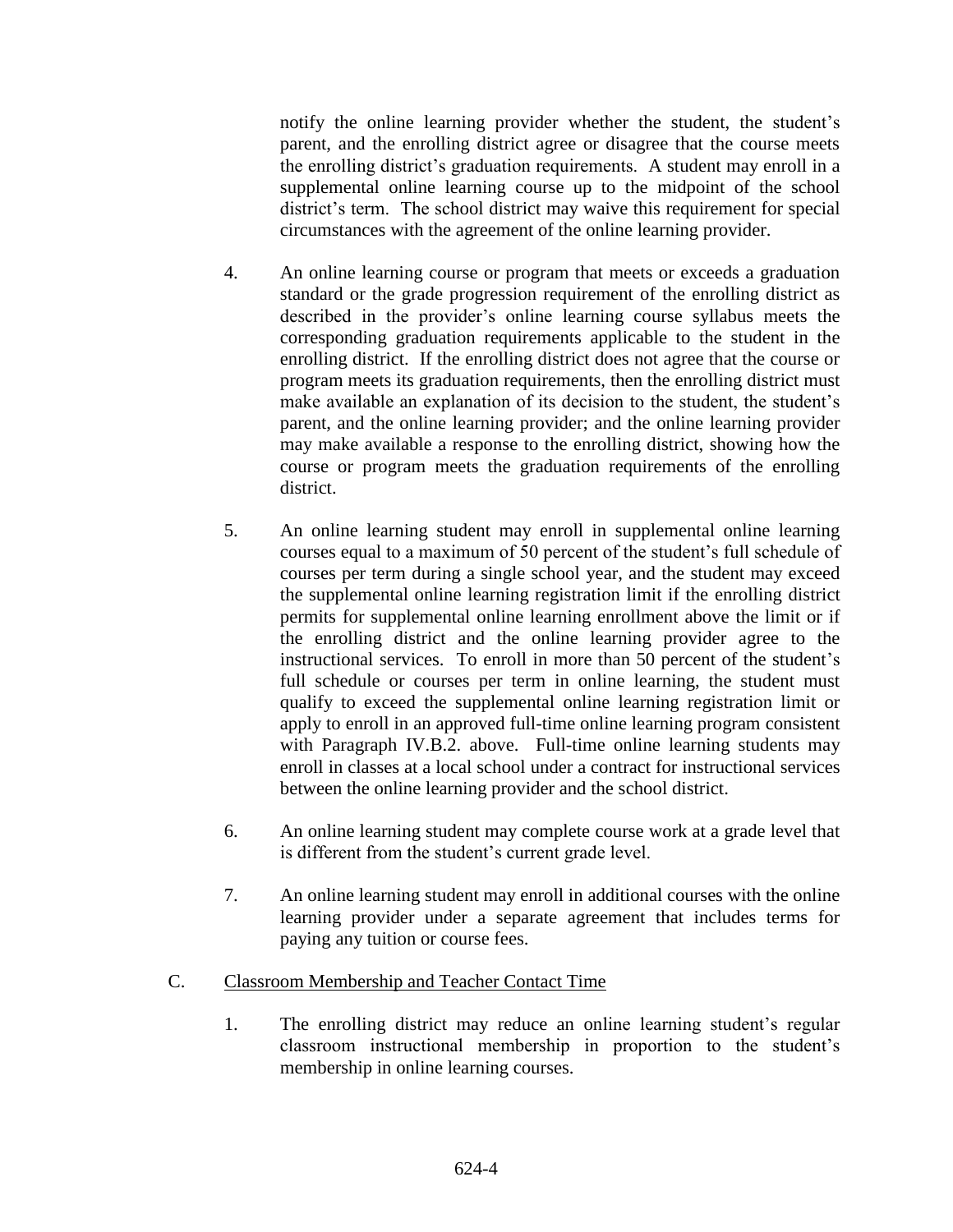- 2. The school district may reduce the course schedule of an online learning student in proportion to the number of online learning courses the student takes from an online learning provider other than the school district.
- 3. A teacher with a Minnesota license must assemble and deliver instruction to enrolled students receiving online learning from an enrolling district. The delivery of instruction occurs when the student interacts with the computer or the teacher and receives ongoing assistance and assessment of learning. The instruction may include curriculum developed by persons other than a teacher holding a Minnesota license.
- 4. The online learning provider, other than a digital learning provider offering digital learning to its enrolled students only under Minn. Stat. § 124D.095, Subd. 4(d), must give the Commissioner written assurance that all courses meet state academic standards and the online learning curriculum, instruction, and assessment expectations for actual teacher contact time or other student-teacher communications and academic support meet nationally recognized standards and are described as such in an online learning course syllabus that meets the Commissioner's requirements.

#### D. Academic Credit; Graduation Standards or Requirements

- 1. The school district shall apply the same graduation requirements to all students, including online learning students.
- 2. The school district shall use the same criteria for accepting online learning credits or courses as it does for accepting credits or courses for nonresident transfer students under Minnesota law.
- 3. The school district may challenge the validity of a course offered by an online learning provider. Such a challenge will be filed with MDE.
- 4. The school district shall count secondary credits granted to an online learning student toward its graduation and credit requirements.
- 5. If a student completes an online learning course or program that meets or exceeds a graduation standard or grade progression requirement at the school district, that standard or requirement will be met.

| <b>Legal References:</b> | Minn. Stat. § 120A.22 (Compulsory Instruction)                     |
|--------------------------|--------------------------------------------------------------------|
|                          | Minn. Stat. $\S$ 120A.24 (Reporting)                               |
|                          | Minn. Stat. § 123B.42, Subd. 1 (Curriculum; Electronic Components) |
|                          | Minn. Stat. § 124D.03 (Enrollment Options Program)                 |
|                          | Minn. Stat. § 124D.09 (Post-Secondary Enrollment Options Act)      |
|                          | Minn. Stat. § 124D.095 (Online Learning Option Act)                |